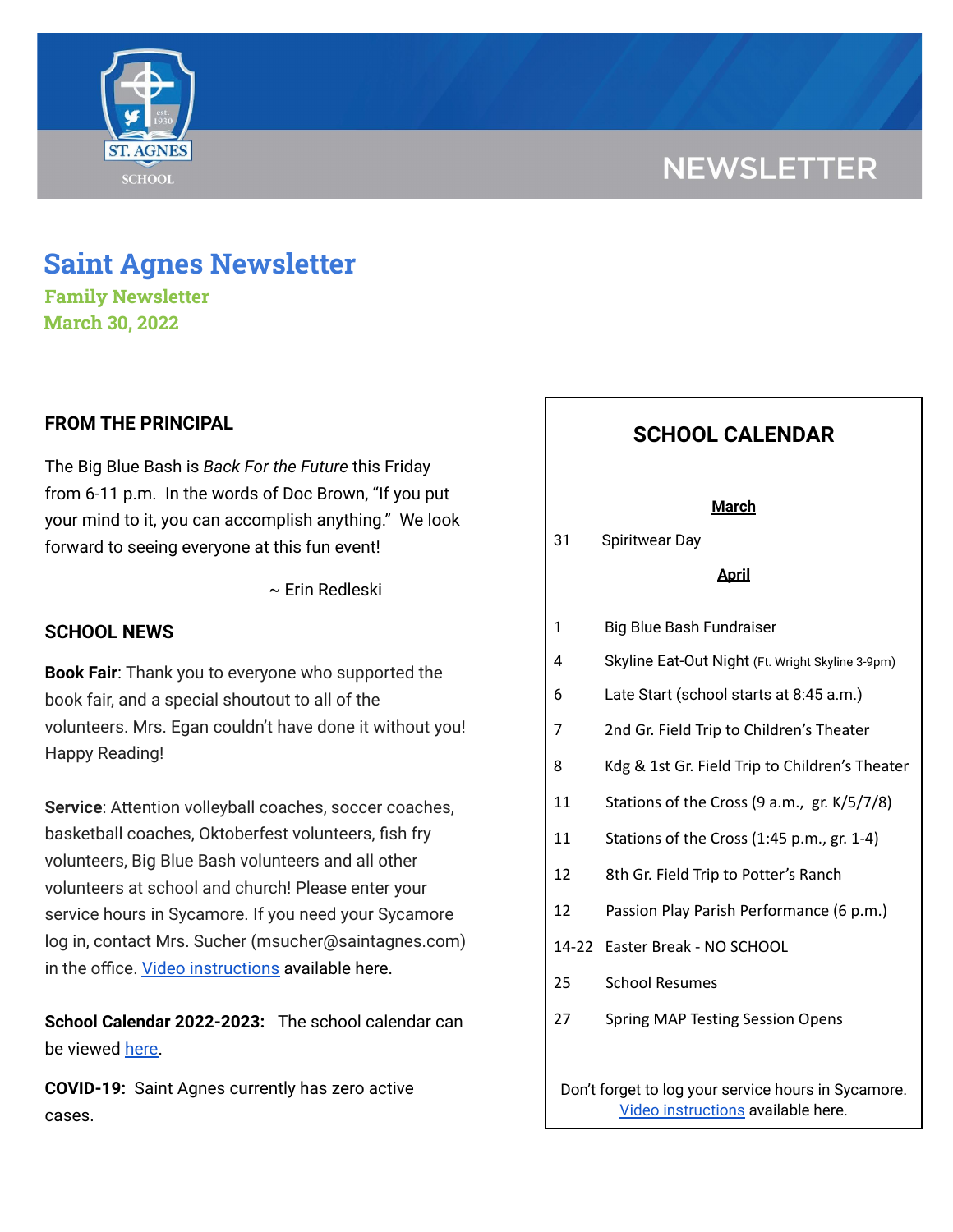**Odyssey of the Mind**: Congratulations to our Odyssey teams who had a fantastic weekend at the State Competition! The kids performed well and most importantly, I think they all had a great time. The 6th grade team placed 2nd, the 4/5th grade team placed 1st, and the 3rd grade team placed 5th (in a problem with the most teams competing!). They represented Saint Agnes well! Teams placing 1st, 2nd, or 3rd are also awarded the opportunity to compete at Iowa State University at the Odyssey Worlds Competition from May 25-28th. Great job!

# **BIG BLUE BASH UPDATES:**

**BBB Volunteer Opportunities** - There are TONS of opportunities to volunteer for a couple hours here and there the week of and the night of Big Blue Bash! Day and evening time slots are available. Help create baskets and prep decorations before, or at the event, spend an hour at the Big 6 wheel or monitoring the Silent Auction. Or join us Saturday for clean up! **Everything counts toward your family Service Hours.** Some restrictions (age, VIRTUS training, ticket needed) apply depending on the opportunity, make sure you read the descriptions. It's all for fun and in service to the school! <https://signup.com/go/DczsopA>

**Tickets & Raffles:** All raffles & silent auctions are [OPEN](https://bbb2022.givesmart.com/) now! If you are not attending the event, note that online raffle ticket sales close at 12 noon Friday, April 1. Also available online are First Pick Raffle Tickets until they run out! Finally you must turn in all CASH!CASH!CASH! tickets by Thursday, March 31.

**Cash!Cash!Cash! Ticket Sales update with 10 or more (as of March 26) - Top Sellers Noted:** Adkins; Aho; Albers; **Asman (25)**; Bacigalupo; Banham; Barczak; Behymer; Berns; Bishop; Blettner; Bosse; Branham; **Brungs (33)**; Bustamante; Butler; Carpenter; Carter; Cartwright; Collins; Costin; Crane; Dailey; Davidson; Dickman,A; Dickman, B & A; **Dirheimer (20)**; Ditrick; Dougherty; Doyle; Ducker; Edmondson; Egan; Fariello; Faris; Forgiel; France; Fredric; Fullenkamp; Garrison; Gastright; Graham; Hail; Hasslebeck; High; Hoffer; Holbrook; Huss; Jordan; Kinzer; Klosinski; Kramer; Kreutzjans, O&H; Lantz; Lawrence; Lindloff; Long; Lynch; Lyons; Mando; Martinkovic; Mauller; McCormick; McDermott; McGonigal; McHugh; McNeely; Menetrey; Minardi; Minning; Moorhead; Murray; Nienaber (A,N,L, & E); Nienaber (T & R); O'Hara; Olexia; O'Neill; Ortwein; Quant; Randolph; Riney; Rosing; Russell; Ruwe; Schneider; Schoborg; Schroeder; **Seibert (30)**; Seither; Seitz; Speed; Stahl; Steedman; Stevens; Strawn; Summe; Tainter; Tanner; Tappy; Terrell; Thamann (S,J,G,P); **Turner (24)**; Weber; Weidner; Willig; Wilson; Woolley

## **Mission Statement of Saint Agnes School**

Saint Agnes School exists to provide excellence in Catholic education while inspiring and empowering our students to live the Gospel message of Jesus Christ. As compassionate and faithful Christians, we continue to pursue our spiritual journey, achieve our highest academic potential, and be stewards of the Catholic faith to others.